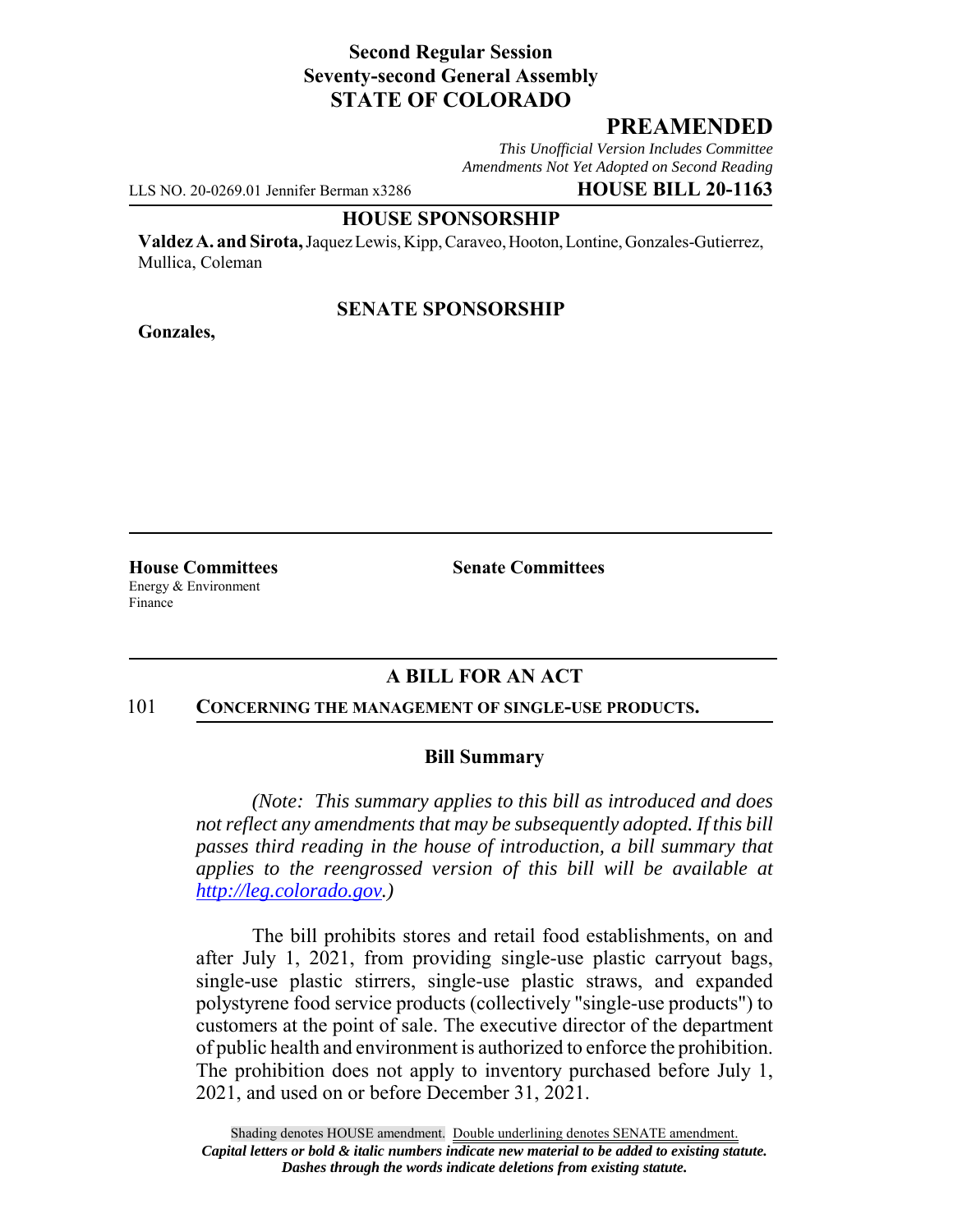A store or retail food establishment, on or after July 1, 2021, may furnish recyclable paper carryout bags to a customer at a charge of at least 10 cents per customer, which amount the store or establishment may retain in full, unless a local government's ordinance or resolution prohibits the store or establishment from retaining the full charge.

A local government, on or after July 1, 2021, is preempted from enacting an ordinance, resolution, rule, or charter provision that is less stringent than the statewide prohibition.

| $\mathbf{1}$   | Be it enacted by the General Assembly of the State of Colorado:       |
|----------------|-----------------------------------------------------------------------|
| $\overline{2}$ | <b>SECTION 1.</b> In Colorado Revised Statutes, add part 5 to article |
| 3              | 17 of title 25 as follows:                                            |
| $\overline{4}$ | PART <sub>5</sub>                                                     |
| 5              | <b>MANAGEMENT OF SINGLE-USE PRODUCTS</b>                              |
| 6              | 25-17-501. Legislative declaration. THE GENERAL ASSEMBLY              |
| 7              | FINDS, DETERMINES, AND DECLARES THAT LIMITING THE USE OF              |
| 8              | SINGLE-USE PRODUCTS WILL MITIGATE THE HARMFUL EFFECTS ON OUR          |
| 9              | STATE'S NATURAL RESOURCES AND OUR ENVIRONMENT THAT RESULT             |
| 10             | FROM DISPOSING OF THESE PRODUCTS IN OUR LANDFILLS.                    |
| 11             | 25-17-502. Definitions. As USED IN THIS PART 5, UNLESS THE            |
| 12             | <b>CONTEXT OTHERWISE REQUIRES:</b>                                    |
| 13             | (1) (a) "CARRYOUT BAG" MEANS A BAG THAT IS FURNISHED TO A             |
| 14             | CUSTOMER AT A STORE OR RETAIL FOOD ESTABLISHMENT AT THE POINT OF      |
| 15             | SALE FOR USE BY THE CUSTOMER TO TRANSPORT OR CARRY PURCHASED          |
| 16             | ITEMS.                                                                |
| 17             | (b) "CARRYOUT BAG" DOES NOT INCLUDE:                                  |
| 18             | (I) A BAG MADE OF PAPER WHEN THE PAPER HAS A BASIS WEIGHT             |
| 19             | OF THIRTY POUNDS OR LESS;                                             |
| 20             | (II)<br>A BAG THAT A PHARMACY PROVIDES TO A CUSTOMER                  |
| 21             | PURCHASING PRESCRIPTION MEDICATION;                                   |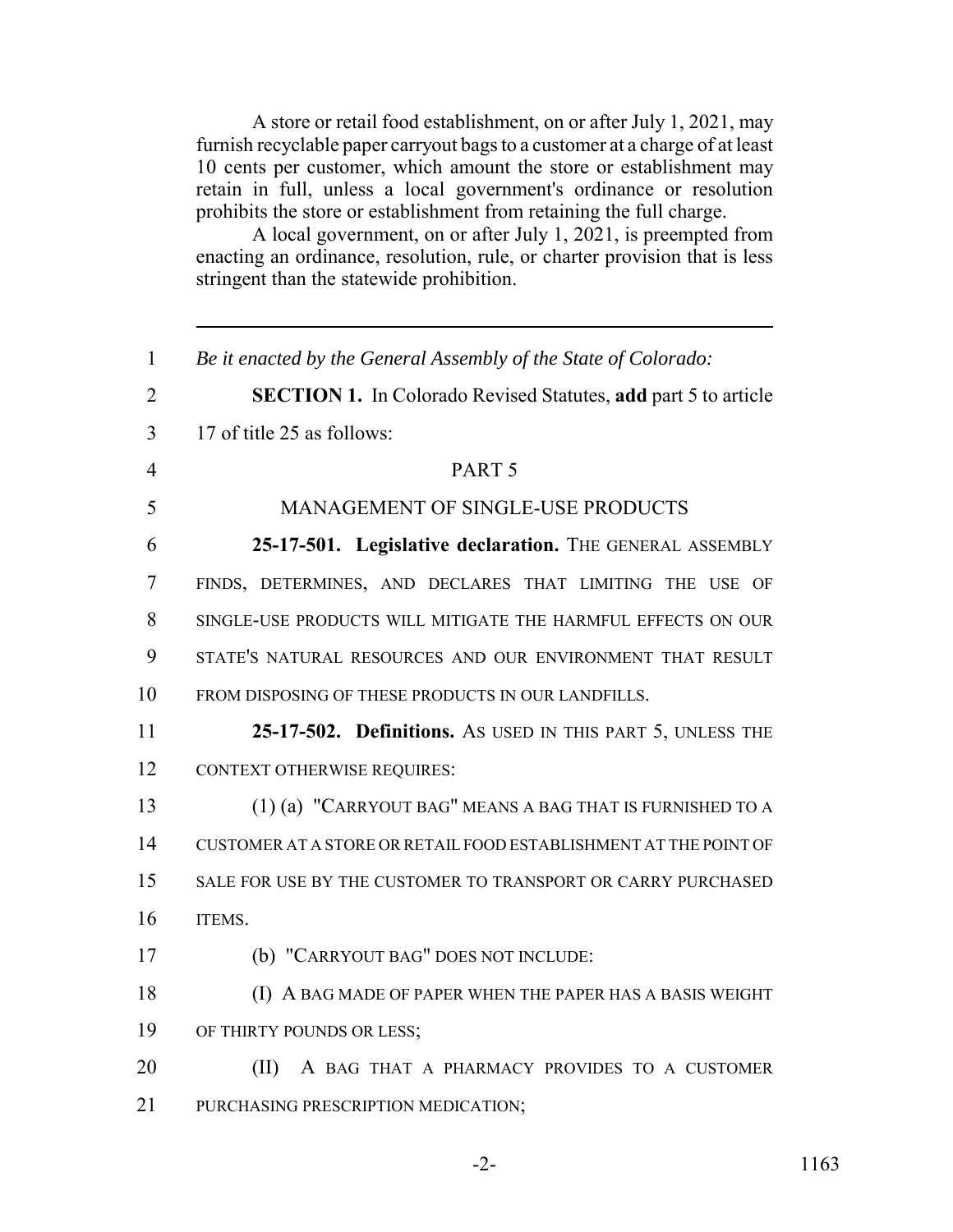(III) A BAG THAT A CUSTOMER USES INSIDE A STORE TO: (A) PACKAGE LOOSE OR BULK ITEMS, SUCH AS FRUITS, VEGETABLES, NUTS, GRAINS, CANDY, GREETING CARDS, OR SMALL HARDWARE ITEMS SUCH AS NAILS, BOLTS, OR SCREWS; (B) CONTAIN OR WRAP FROZEN FOODS, MEAT, SEAFOOD, FISH, FLOWERS, POTTED PLANTS, OR OTHER ITEMS THAT, IF THEY WERE TO COME IN CONTACT WITH OTHER ITEMS, COULD DAMPEN OR CONTAMINATE THE OTHER ITEMS; OR **(C) CONTAIN UNWRAPPED PREPARED FOODS OR BAKERY GOODS;**  OR (IV) A LAUNDRY, DRY CLEANING, OR GARMENT BAG. (2) "COMMISSION" MEANS THE SOLID AND HAZARDOUS WASTE COMMISSION CREATED IN SECTION 25-15-302. (3) "DEPARTMENT" MEANS THE DEPARTMENT OF PUBLIC HEALTH AND ENVIRONMENT CREATED IN SECTION 25-1-102. (4) "EXECUTIVE DIRECTOR" MEANS THE EXECUTIVE DIRECTOR OF THE DEPARTMENT OR THE EXECUTIVE DIRECTOR'S DESIGNEE. (5) (a) "FOOD" MEANS ANY RAW, COOKED, OR PROCESSED EDIBLE SUBSTANCE OR INGREDIENT USED OR INTENDED FOR USE OR FOR SALE IN WHOLE OR IN PART FOR HUMAN CONSUMPTION. (b) "FOOD" DOES NOT INCLUDE A DRUG, AS THAT TERM IS DEFINED 23 IN SECTION 25-5-402 (9). (6) "PLASTIC" MEANS A SYNTHETIC MATERIAL MADE FROM LINKING MONOMERS THROUGH A CHEMICAL REACTION TO CREATE A POLYMER CHAIN THAT CAN BE MOLDED OR EXTRUDED AT HIGH HEAT INTO VARIOUS SOLID FORMS THAT RETAIN THEIR DEFINED SHAPES DURING THEIR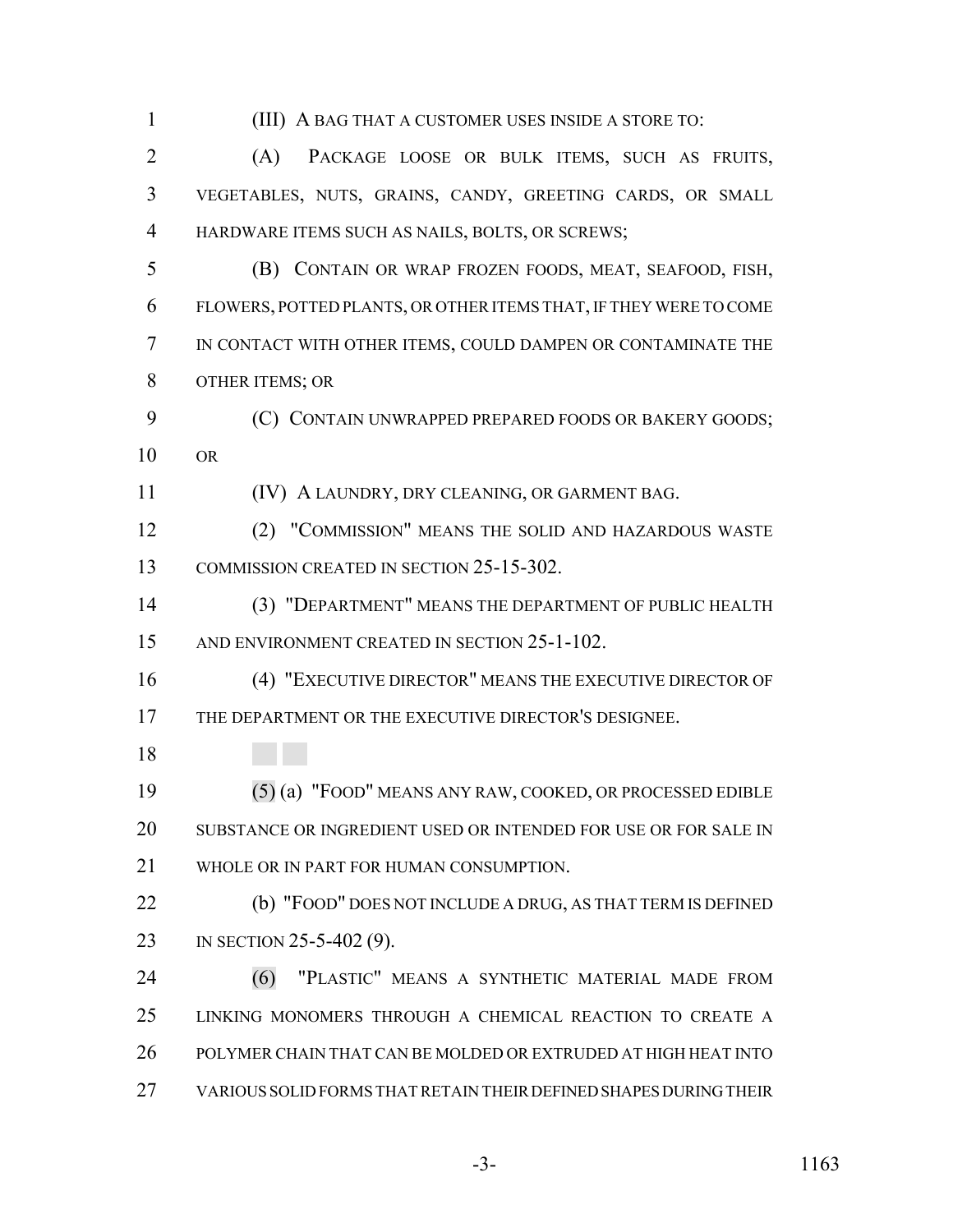LIFE CYCLE AND AFTER DISPOSAL.

 (7) "POINT OF SALE" MEANS A CHECK-OUT STAND, CASH REGISTER, OR OTHER POINT AT WHICH THE SALES TRANSACTION OCCURS IN A STORE OR RETAIL FOOD ESTABLISHMENT OR, FOR PRODUCTS THAT ARE ORDERED REMOTELY FROM A STORE OR RETAIL FOOD ESTABLISHMENT AND DELIVERED, THE LOCATION WHERE THE PRODUCTS ARE DELIVERED. (8) "RETAIL FOOD ESTABLISHMENT" HAS THE MEANING SET FORTH 8 IN SECTION 25-4-1602 (14). (9) "REUSABLE CARRYOUT BAG" MEANS A CARRYOUT BAG THAT IS DESIGNED AND MANUFACTURED FOR AT LEAST ONE HUNDRED TWENTY-FIVE USES, CAN CARRY AT LEAST TWENTY-TWO POUNDS OVER A 12 DISTANCE OF ONE HUNDRED SEVENTY-FIVE FEET, HAS STITCHED HANDLES, AND IS MADE OF: (a) CLOTH OR MACHINE-WASHABLE FABRIC; OR (b) POLYPROPYLENE. (10) (a) "SINGLE-USE PLASTIC CARRYOUT BAG" MEANS A CARRYOUT BAG THAT IS A SINGLE-USE PRODUCT MADE OF FILM PLASTIC. (b) "SINGLE-USE PLASTIC CARRYOUT BAG" DOES NOT INCLUDE A REUSABLE CARRYOUT BAG. 20 (11) (a) "SINGLE-USE PLASTIC STIRRER" MEANS A DEVICE THAT IS: 21 (I) USED TO MIX BEVERAGES; **(II) MADE PREDOMINANTLY OF PLASTIC; AND** 23 (III) A SINGLE-USE PRODUCT. (b) "SINGLE-USE PLASTIC STIRRER" INCLUDES A PLASTIC STOPPER THAT MAY BE PLACED INTO THE SIPPING HOLE OF A BEVERAGE LID TO PREVENT LEAKS OR SPILLS. (12) "SINGLE-USE PLASTIC STRAW" MEANS A TUBE MADE OF

-4- 1163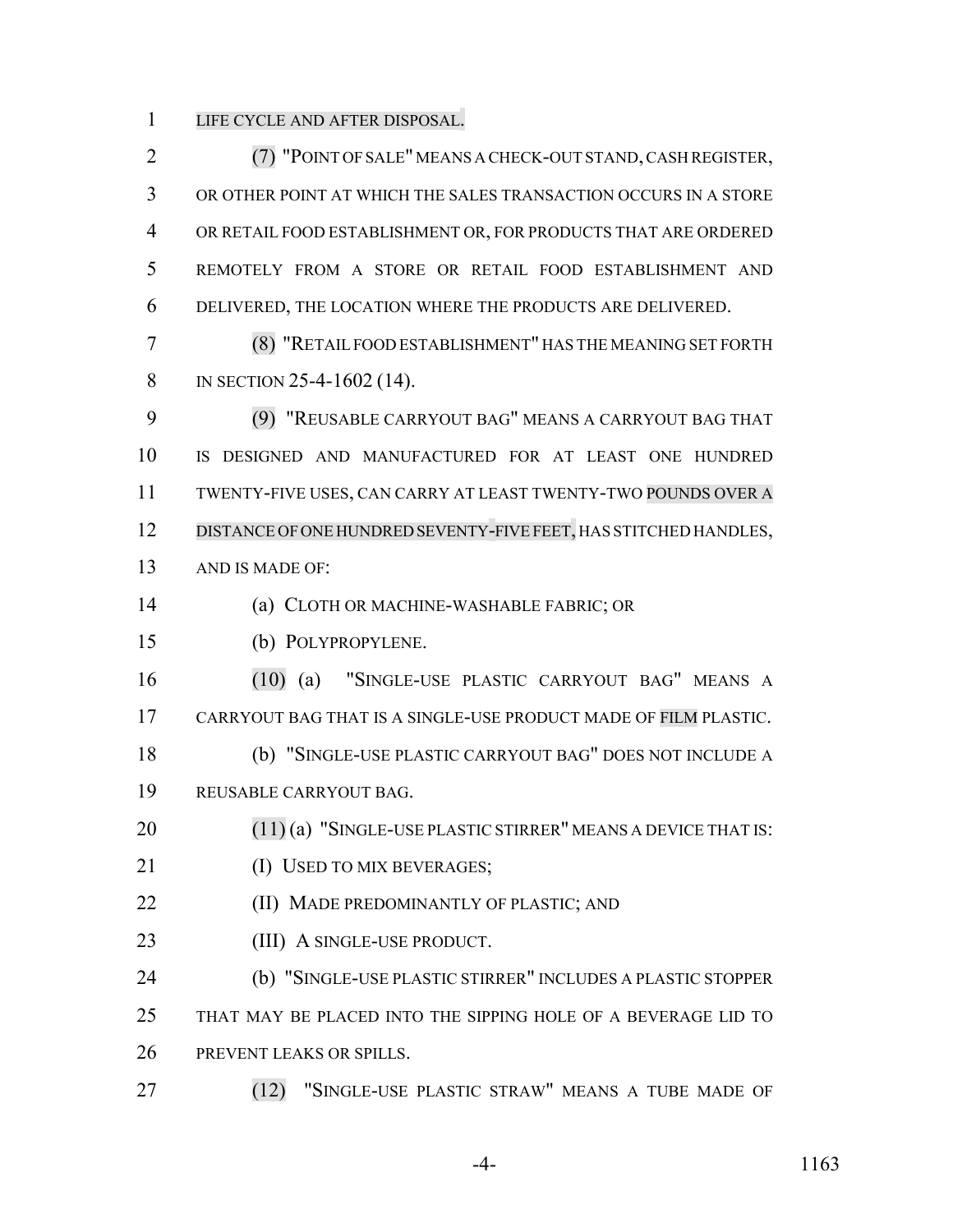PLASTIC THAT IS:

 (a) USED TO TRANSFER LIQUID FROM A CONTAINER TO THE MOUTH OF A PERSON DRINKING THE LIQUID; AND

(b) A SINGLE-USE PRODUCT.

(13) "SINGLE-USE PRODUCT" MEANS A PRODUCT THAT IS:

(a) (I) NEITHER INTENDED NOR SUITABLE FOR MULTIPLE USES; OR

 (II) GENERALLY RECOGNIZED BY THE PUBLIC AS AN ITEM TO BE DISCARDED AFTER ONE USE; AND

 (b) A SINGLE-USE PLASTIC CARRYOUT BAG, A SINGLE-USE PLASTIC STRAW, OR A SINGLE-USE PLASTIC STIRRER.

 (14) "STORE" MEANS A GROCERY STORE, SUPERMARKET, CONVENIENCE STORE, LIQUOR STORE, DRY CLEANER, PHARMACY, DRUG 13 STORE, CLOTHING STORE, OR OTHER TYPE OF RETAIL ESTABLISHMENT AT WHICH CARRYOUT BAGS ARE TRADITIONALLY PROVIDED TO CUSTOMERS.

 **25-17-503. Restrictions on use of single-use products - inventory exception - enforcement - penalties - repeal.** (1) ON AND AFTER JULY 1,2022, AN OWNER, OPERATOR, EMPLOYEE, CONTRACTOR, OR AGENT OF A STORE OR RETAIL FOOD ESTABLISHMENT SHALL NOT PROVIDE THE FOLLOWING SINGLE-USE PRODUCTS TO A CUSTOMER:

**(a) A SINGLE-USE PLASTIC CARRYOUT BAG;** 

 (b) A SINGLE-USE PLASTIC STRAW UNLESS THE SINGLE-USE PLASTIC 22 STRAW IS PROVIDED TO THE CUSTOMER UPON REQUEST OF THE CUSTOMER; HOWEVER, IT IS PREFERABLE THAT A PAPER STRAW BE PROVIDED INSTEAD. 24 THE PROHIBITION SET FORTH IN THIS SUBSECTION (1)(b) DOES NOT APPLY TO ANY STORE OR RETAIL FOOD ESTABLISHMENT LOCATED WITHIN:

**(I) A HOSPITAL OR OTHER HEALTH CARE FACILITY REQUIRED TO** OBTAIN A LICENSE PURSUANT TO SECTION 25-3-101 (1); OR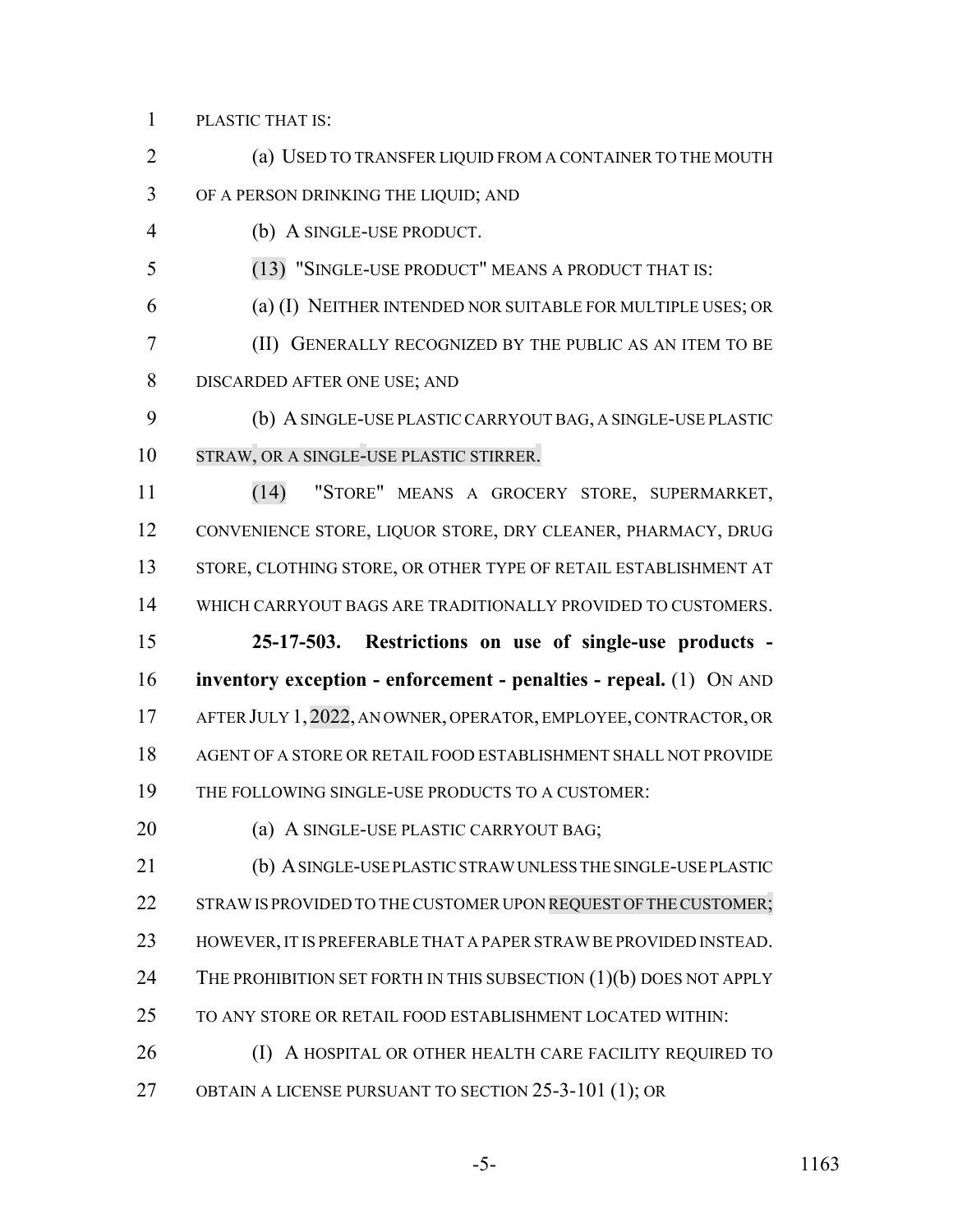(II) AN INDEPENDENT LIVING FACILITY THAT PROVIDES ASSISTANCE TO ITS SENIORS IN THE PERFORMANCE OF THEIR DAILY LIVING ACTIVITIES.

- (c) A SINGLE-USE PLASTIC STIRRER.
- 

 (2) (a) NOTWITHSTANDING SUBSECTION (1) OF THIS SECTION, AN OWNER, OPERATOR, EMPLOYEE, CONTRACTOR, OR AGENT OF A STORE OR RETAIL FOOD ESTABLISHMENT MAY PROVIDE A SINGLE-USE PRODUCT TO A CUSTOMER ON OR BEFORE DECEMBER 31, 2022, IF THE SINGLE-USE PRODUCT WAS PART OF THE STORE'S OR RETAIL FOOD ESTABLISHMENT'S 11 INVENTORY BEFORE JULY 1, 2022.

(b) THIS SUBSECTION (2) IS REPEALED, EFFECTIVE JULY 1, 2023.

 (3) (a) THE EXECUTIVE DIRECTOR, ON THE EXECUTIVE DIRECTOR'S OWN MOTION OR UPON A COMPLAINT FILED WITH THE EXECUTIVE DIRECTOR BY ANY PERSON, MAY INVESTIGATE AN ALLEGED VIOLATION OF THIS SECTION. IF THE EXECUTIVE DIRECTOR FINDS THAT AN OWNER OR OPERATOR OF A STORE OR RETAIL FOOD ESTABLISHMENT HAS VIOLATED THIS SECTION OR HAS ALLOWED AN EMPLOYEE, CONTRACTOR, OR AGENT OF THE STORE OR RETAIL FOOD ESTABLISHMENT TO VIOLATE THIS SECTION, THE EXECUTIVE DIRECTOR MAY ISSUE AN ORDER REQUIRING THAT THE OWNER OR OPERATOR COMPLY WITH, OR REQUIRE OTHERS TO COMPLY 22 WITH, THIS SECTION AND MAY REQUEST THAT THE ATTORNEY GENERAL SEEK AN INJUNCTION IN ANY COURT OF COMPETENT JURISDICTION TO ENJOIN THE OWNER OR OPERATOR FROM ACTING OR ALLOWING ANOTHER TO ACT IN A MANNER THAT VIOLATES THIS SECTION.

26 (b) (I) IF THE EXECUTIVE DIRECTOR HAS KNOWLEDGE THAT AN OWNER OR OPERATOR HAS VIOLATED THIS SECTION MORE THAN ONCE OR

-6- 1163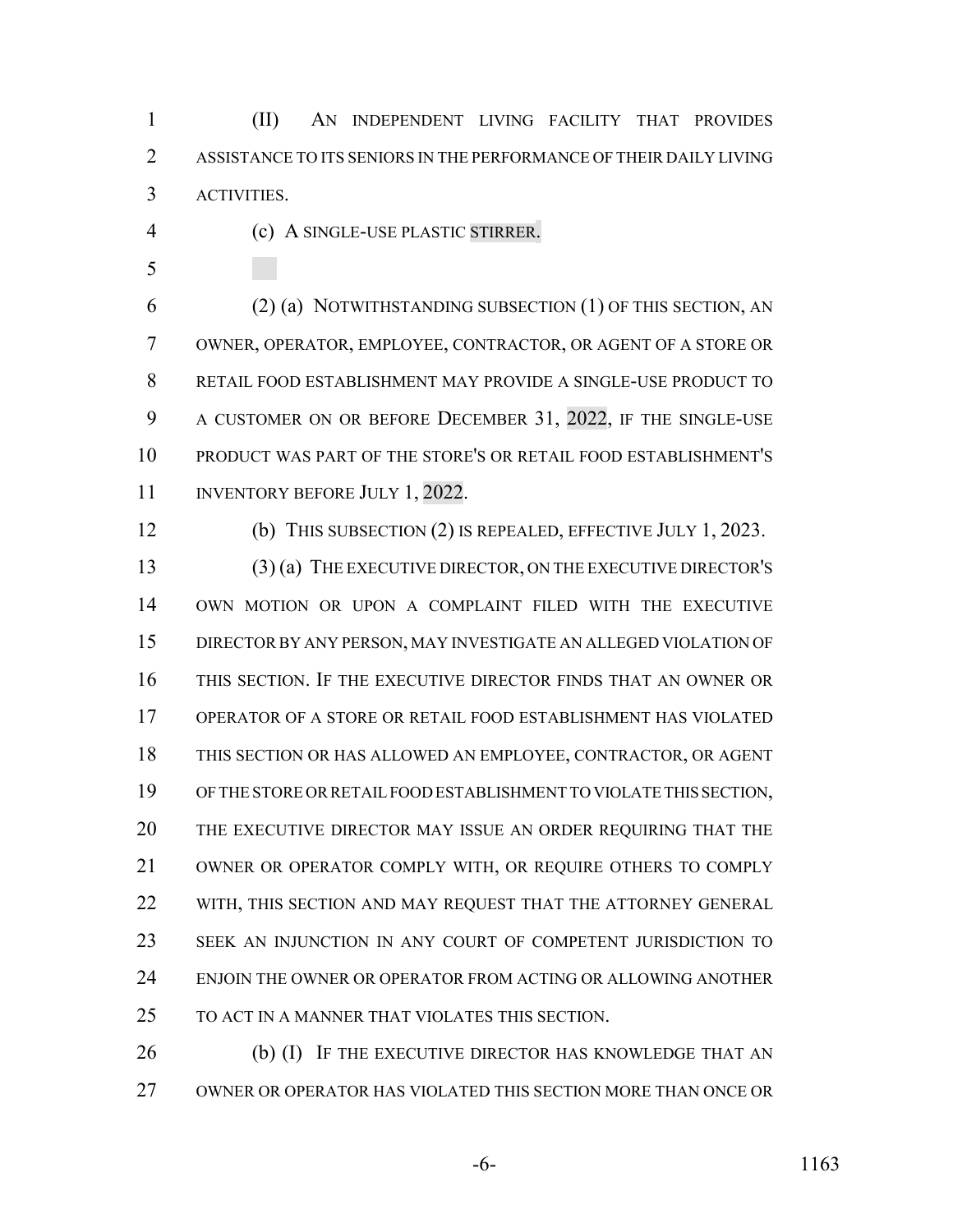HAS ALLOWED EMPLOYEES, CONTRACTORS, OR AGENTS OF THE STORE OR RETAIL FOOD ESTABLISHMENT TO VIOLATE THIS SECTION MORE THAN ONCE, THE EXECUTIVE DIRECTOR MAY INCLUDE WITH AN ORDER ISSUED PURSUANT TO SUBSECTION (3)(a) OF THIS SECTION A CIVIL PENALTY ASSESSMENT AGAINST THE OWNER OR OPERATOR IN THE FOLLOWING AMOUNT:

(A) TWENTY-FIVE DOLLARS FOR A SECOND VIOLATION; OR

 (B) ONE HUNDRED DOLLARS FOR A THIRD OR SUBSEQUENT VIOLATION.

10 (II) AN OWNER OR OPERATOR AGAINST WHOM THE EXECUTIVE DIRECTOR HAS ASSESSED A CIVIL PENALTY PURSUANT TO SUBSECTION (3)(b)(I) OF THIS SECTION MAY REQUEST A HEARING ON THE MATTER WITHIN FOURTEEN DAYS AFTER THE DATE OF THE ORDER. IF A HEARING IS REQUESTED, THE EXECUTIVE DIRECTOR SHALL HOLD A HEARING ON THE MATTER IN ACCORDANCE WITH SECTION 24-4-105.

 **25-17-504. Bag charge - disposition of money - repeal.** (1) (a) ON AND AFTER JULY 1, 2021, AN OWNER, OPERATOR, EMPLOYEE, CONTRACTOR, OR AGENT OF A STORE MAY PROVIDE A CUSTOMER WITH ONE OR MORE RECYCLABLE PAPER CARRYOUT BAGS OR SINGLE-USE PLASTIC CARRYOUT BAGS AT THE POINT OF SALE IF THE CUSTOMER PAYS A CHARGE OF TEN CENTS PER RECYCLABLE PAPER CARRYOUT BAG OR SINGLE-USE PLASTIC CARRYOUT BAG, OR A HIGHER CHARGE IF A MUNICIPALITY OR COUNTY RAISES THE CHARGE BY ORDINANCE OR RESOLUTION. FOR EACH 24 BAG CHARGE PURSUANT TO THIS SUBSECTION (1)(a), THE STORE SHALL: (I) REMIT SIXTY PERCENT TO THE MUNICIPALITY WITHIN WHICH THE STORE IS LOCATED OR, IF THE STORE IS NOT LOCATED WITHIN A

27 MUNICIPALITY, TO THE COUNTY WITHIN WHICH THE STORE IS LOCATED,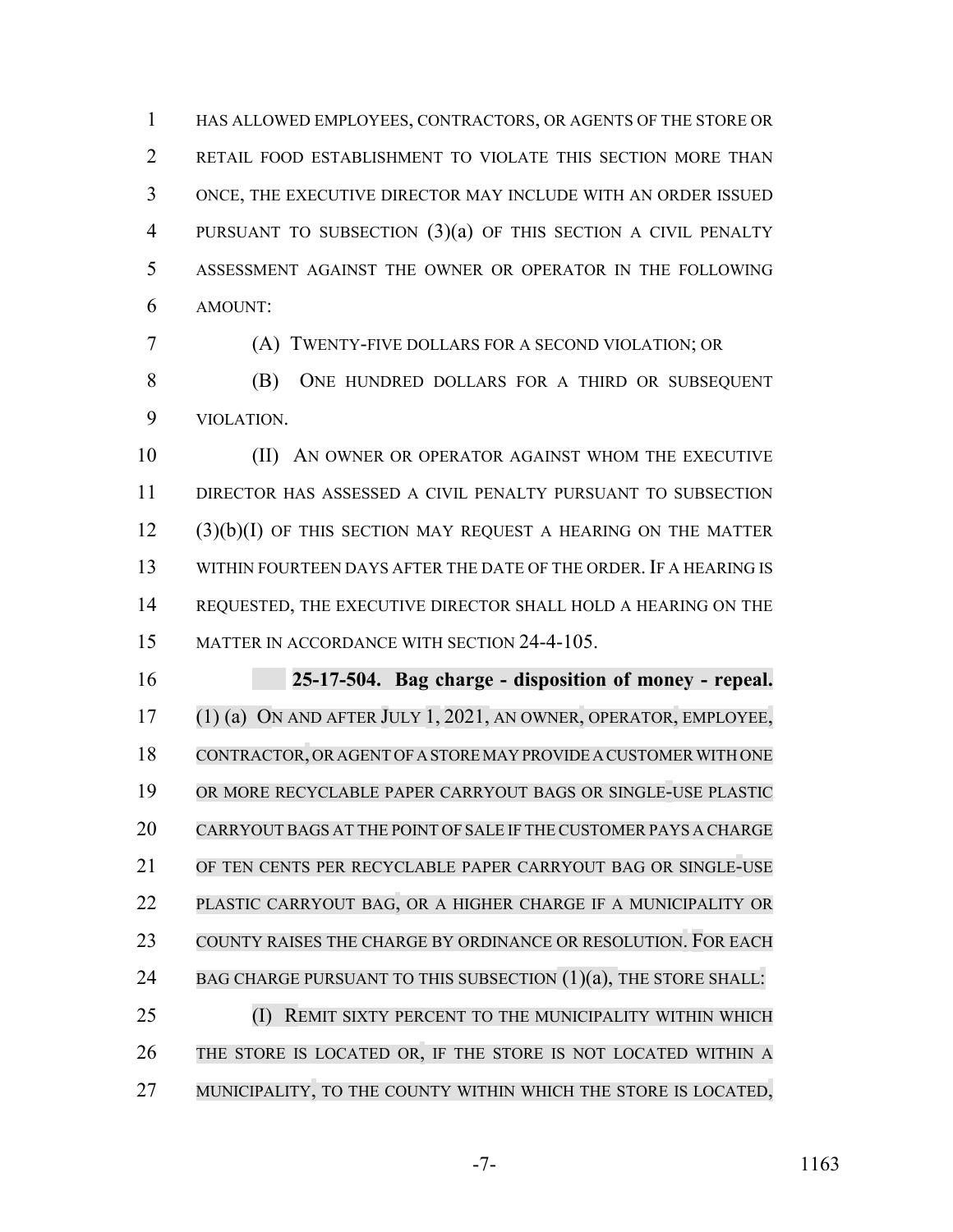WHICH MUNICIPALITY OR COUNTY SHALL USE THE REMITTED FEE TO PAY: (A) ITS ADMINISTRATIVE COSTS INCURRED AS A RESULT OF THIS SECTION; AND (B) FOR ANY RECYCLING, COMPOSTING, OR OTHER WASTE DIVERSION PROGRAMS AND RELATED OUTREACH AND EDUCATION ACTIVITIES; AND (II) RETAIN FORTY PERCENT,WHICH PORTION OFTHE FEE DOES NOT COUNT AS REVENUE FOR THE PURPOSE OF CALCULATING SALES TAX. (b) THE BAG CHARGE SET FORTH IN SUBSECTION (1)(a) OF THIS SECTION DOES NOT APPLY TO A CUSTOMER THAT PROVIDES EVIDENCE TO THE STORE THAT THE CUSTOMERIS A PARTICIPANT IN A FEDERALORSTATE FOOD ASSISTANCE PROGRAM. (c) THIS SUBSECTION (1) IS REPEALED, EFFECTIVE JULY 1, 2022. (2) (a) ON AND AFTER JULY 1, 2022, AN OWNER, OPERATOR, EMPLOYEE, CONTRACTOR, OR AGENT OF A STORE MAY PROVIDE A CUSTOMER WITH ONE OR MORE RECYCLABLE PAPER CARRYOUT BAGS AT THE POINT OF SALE IF THE CUSTOMER PAYS A CHARGE OF TEN CENTS PER RECYCLABLE PAPER CARRYOUT BAG, OR A HIGHER CHARGE IF A MUNICIPALITY OR COUNTY RAISES THE CHARGE BY ORDINANCE OR 20 RESOLUTION. FOR EACH BAG CHARGE PURSUANT TO THIS SUBSECTION (2), 21 THE STORE SHALL: **(I) REMIT SIXTY PERCENT TO THE MUNICIPALITY WITHIN WHICH**  THE STORE IS LOCATED OR, IF THE STORE IS NOT LOCATED WITHIN A 24 MUNICIPALITY, TO THE COUNTY WITHIN WHICH THE STORE IS LOCATED, WHICH MUNICIPALITY OR COUNTY SHALL USE THE REMITTED FEE TO PAY: 26 (A) ITS ADMINISTRATIVE COSTS INCURRED AS A RESULT OF THIS SECTION; AND

-8- 1163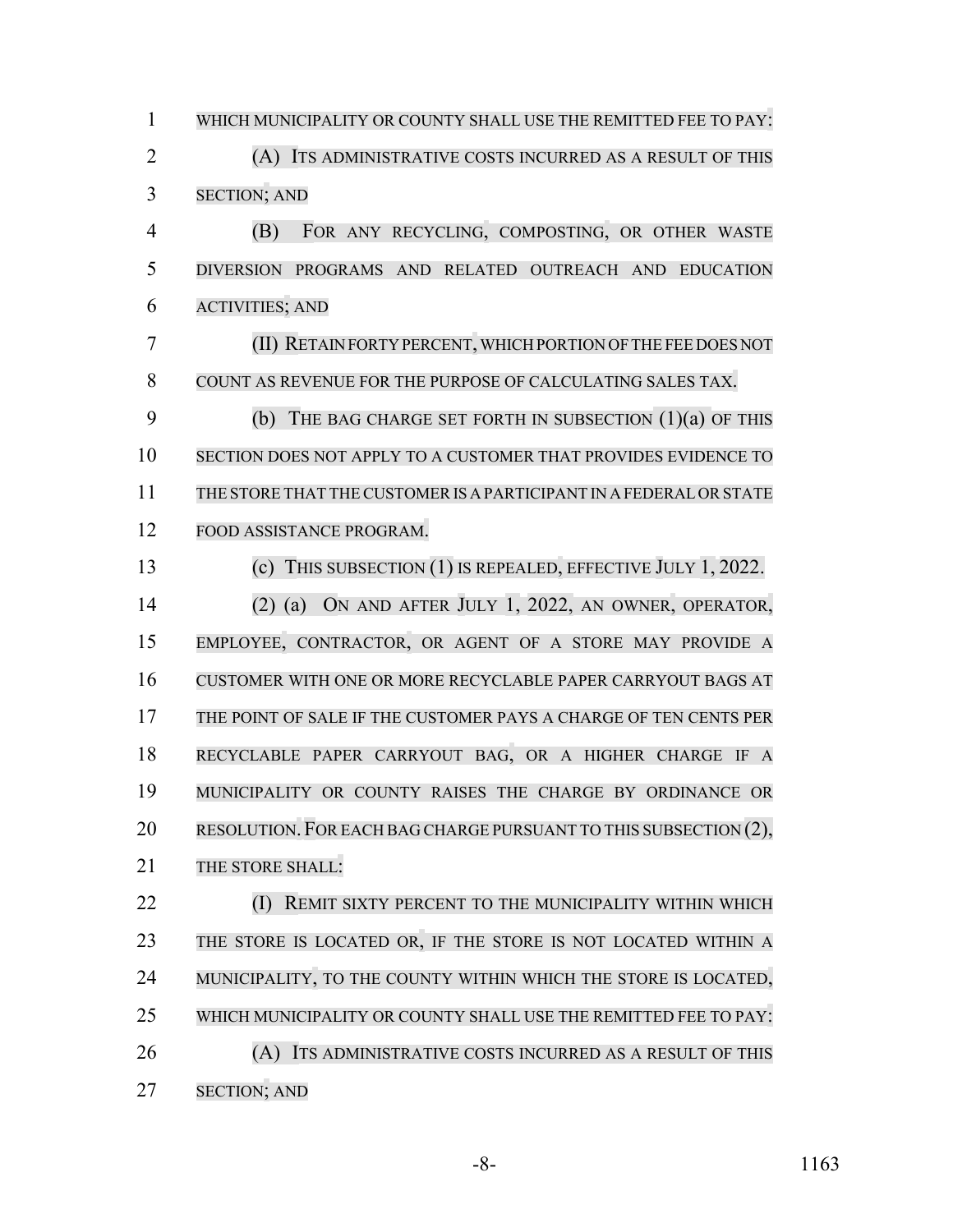(B) FOR ANY RECYCLING, COMPOSTING, OR OTHER WASTE DIVERSION PROGRAMS AND RELATED OUTREACH AND EDUCATION ACTIVITIES; AND

 (II) RETAIN FORTY PERCENT, WHICH PORTION OF THE FEE DOES NOT COUNT AS REVENUE FOR THE PURPOSE OF CALCULATING SALES TAX. (b) THE BAG CHARGE SET FORTH IN SUBSECTION (2)(a) OF THIS SECTION DOES NOT APPLY TO A CUSTOMER THAT PROVIDES EVIDENCE TO THE STORE THAT THE CUSTOMERIS A PARTICIPANT IN A FEDERALORSTATE FOOD ASSISTANCE PROGRAM.

 (c) (I) ON AND AFTER JULY 1, 2022, AND THROUGH DECEMBER 31, 2022, AN OWNER, OPERATOR, EMPLOYEE, CONTRACTOR, OR AGENT OF A STORE MAY PROVIDE A CUSTOMER WITH A SINGLE-USE PLASTICCARRYOUT BAG AT THE POINT OF SALE FOR THE CHARGE DESCRIBED IN SUBSECTION (2)(a) OF THIS SECTION ONLY IF THE SINGLE-USE PLASTIC CARRYOUT BAG IS WITHIN THE STORE'S REMAINING INVENTORY PURSUANT TO SECTION 25-17-503 (2)(a). THE STORE SHALL REMIT THE CHARGE COLLECTED IN 17 ACCORDANCE WITH SUBSECTION  $(2)(a)$  OF THIS SECTION.

 (II) THIS SUBSECTION (2)(c)isrepealed, effective January 1, 2023. (3) A STORE THAT PROVIDES CARRYOUT BAGS FOR A CHARGE PURSUANT TO THIS SECTION SHALL:

 (a) FOR EACH CUSTOMER PROVIDED A CARRYOUT BAG FOR A FEE, PROVIDE ON THE CUSTOMER'S TRANSACTION RECEIPT, A RECORD OF THE NUMBER OF CARRYOUT BAGS PROVIDED AS PART OF THE TRANSACTION 24 AND THE TOTAL AMOUNT OF FEES CHARGED FOR THE CARRYOUT BAGS PROVIDED, ITEMIZED BY TYPE OF CARRYOUT BAG;

 (b) NOT REFUND TO THE CUSTOMER ANY PORTION OF THE 27 CARRYOUT BAG CHARGE, EITHER DIRECTLY OR INDIRECTLY, OR ADVERTISE